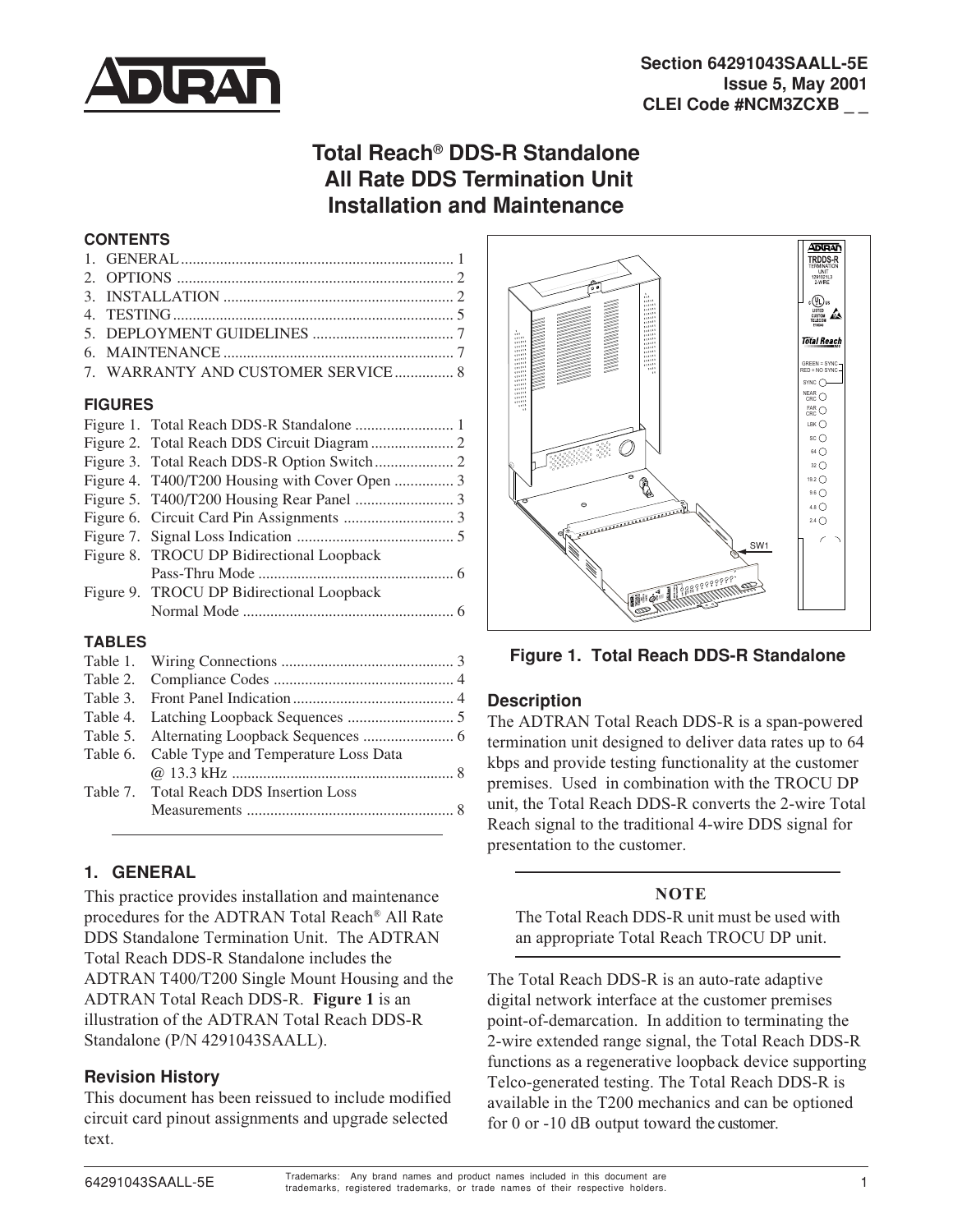The LBK option selects CSU loopback response. **Figure 2** is a diagram of the Total Reach DDS Circuit.



**Figure 2. Total Reach DDS Circuit Diagram**

# **T400/T200 Housing Features**

- Standalone Type-400/Type-200 housing
- Span Powered
- Network connection via terminal barrier strip
- Customer connects to RJ-48 or barrier strip
- Durable metal enclosure

# **Total Reach DDS-R Features**

- 2-wire deployment
- Repeaterless operation
- Auto-rate adoption on subrates, 19.2 and 56 kbps rates, including secondary channel, and 64 kbps clear channel capability
- Span-powered
- Bridged tap tolerant
- LED indicators for Power, SYNC, NEAR/FAR CRC, Service Rate, and Loopback
- Signal-level indication during synchronization
- Automatic signal cut-through upon detection of bidirectional Central Office (CO) loopback at power-up
- T200 mechanics

# **2. OPTIONS**

Rate is automatically configured from the TROCU DP unit. Options are selected using circuit board DIP switch SW1 as illustrated in **Figure 3**.



When LBK (SW1-1) is selected, the unit will respond to loopback commands with a regenerative loopback toward the network. When LBK OFF is selected, the

unit will respond only to the latching loopback sequence for the Network Interface Device.

When 0 dB (SW1-2) is selected, the unit will transmit a 0 dB AMI signal across the 4-wire customer interface toward the DSU/CSU. When -10 dB is selected, the unit will transmit a -10 dB AMI signal toward the DSU/CSU.

# **3. INSTALLATION**



 After unpacking the unit, inspect it for damage. If damage is discovered, file a claim with the carrier, then contact ADTRAN. See *Warranty and Customer Service.*

# **CAUTION**

- Never install telephone wiring during a lightning storm.
- Never install telephone jacks in wet locations unless the jack is specifically designed for wet locations.
- Never touch uninsulated telephone wires or terminals unless the telephone line has been disconnected at the network interface.
- TROCU-DP normally provides -130 V of span-powering voltage to the Total Reach DDS-R.

# **T400/T200 Wiring**

The ADTRAN T400/T200 housing is designed for either horizontal or wall mounting. If wall mounting is used:

- Open the housing cover and remove the Total Reach DDS-R circuit card.
- Secure the T400/T200 housing to the wall using the mounting holes shown in **Figure 4**. Ensure clearance to completely open the cover.
- Replace the circuit card through the front of the housing until it snaps into the card edge connector (J1), shown in Figure 4.

The Total Reach DDS-R requires a frame ground connection to pin 11 of the gold finger connector. A ground lug (L1), as illustrated in Figure 4, is provided to connect an external frame ground wire to the unit. L1 provides Frame Ground connections for pins 11 and 27 of the plugin's gold finger card edge.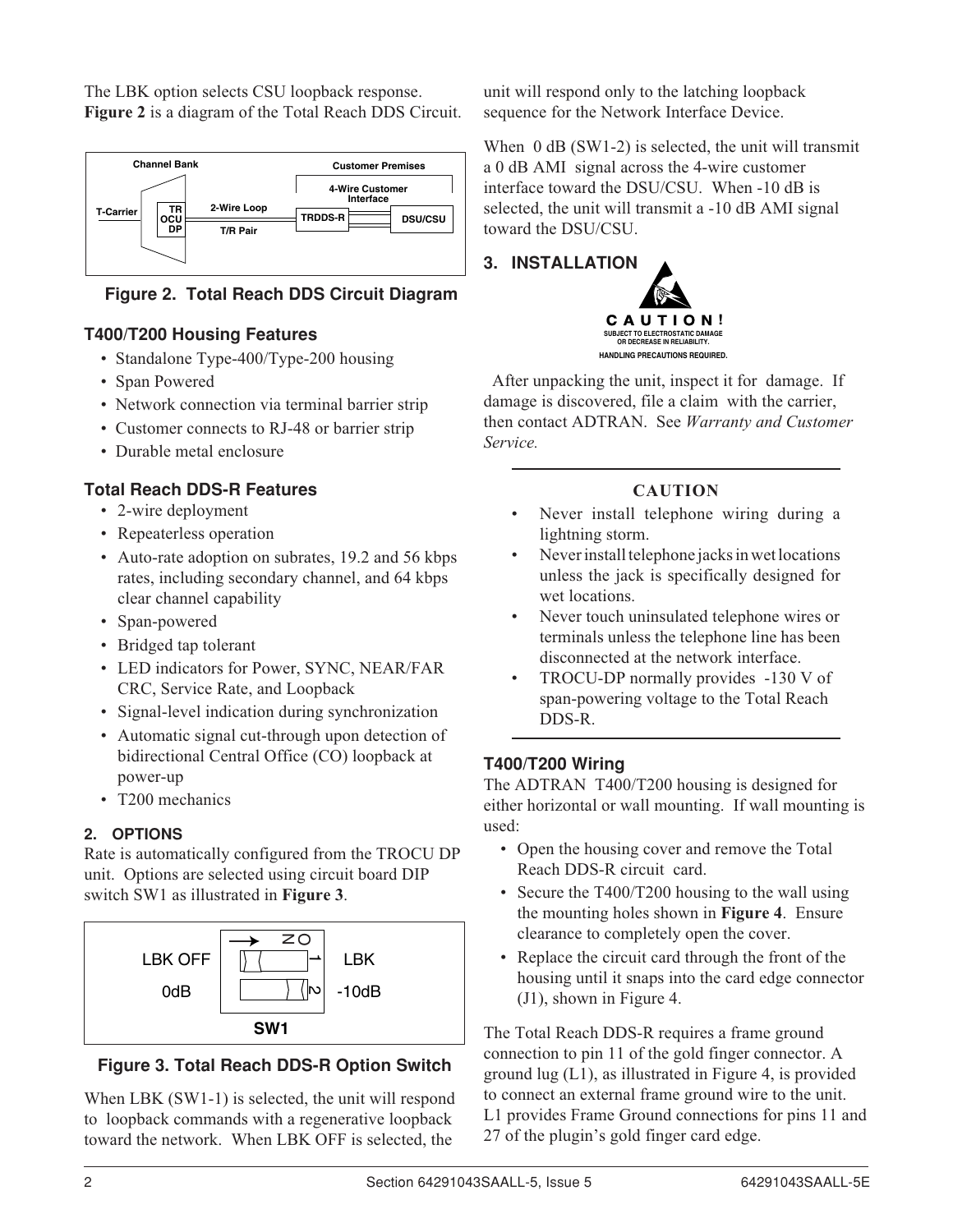

**Figure 4. T400/T200 Housing with Cover Open**

Insert the grounding wire into the housing through the Network portal of the rear panel, as illustrated in **Figure 5**.



**Figure 5. T400/T200 Housing Rear Panel**

# **Total Reach DDS-R Wiring**

Connections are made using screwdown terminals on the barrier strip located in the rear of the housing. To connect to the barrier strip, place conductors beneath the square washer of each terminal screw and tighten. **Figure 6** shows the circuit card pinout and **Table 1** describes the wiring connections for the Total Reach DDS-R.



**Figure 6. Circuit Card Pin Assignments**

| <b>Table 1. Wiring Connections</b> |  |
|------------------------------------|--|
|------------------------------------|--|

| Pair                      | <b>Terminal Strip</b><br><b>Designations</b> | <b>T400 Pin</b><br><b>Number</b> | <b>Customer</b><br>$R_{J}$ -48 |
|---------------------------|----------------------------------------------|----------------------------------|--------------------------------|
| To/From<br><b>Network</b> | TT, TR                                       | 41, 47                           |                                |
| To<br>Customer<br>(Rx)    | DRT, DRR                                     | 5, 15                            | 7,8                            |
| From<br>Customer<br>(Tx)  | DTR, DTT                                     | 49, 55                           | 1, 2                           |

The unit should be wired as follows:

or

- *•* Network pair to terminal strip TT and TR positions
- *•* To Customer and From Customer pairs through customer 8-pin modular connector
- To Customer (DRT, DRR) and From Customer (DTR, DTT ) to designated terminal strip positions

Rate selection is not necessary for the Total Reach DDS-R. The unit automatically adapts to the service rate of the TROCU DP in the central office.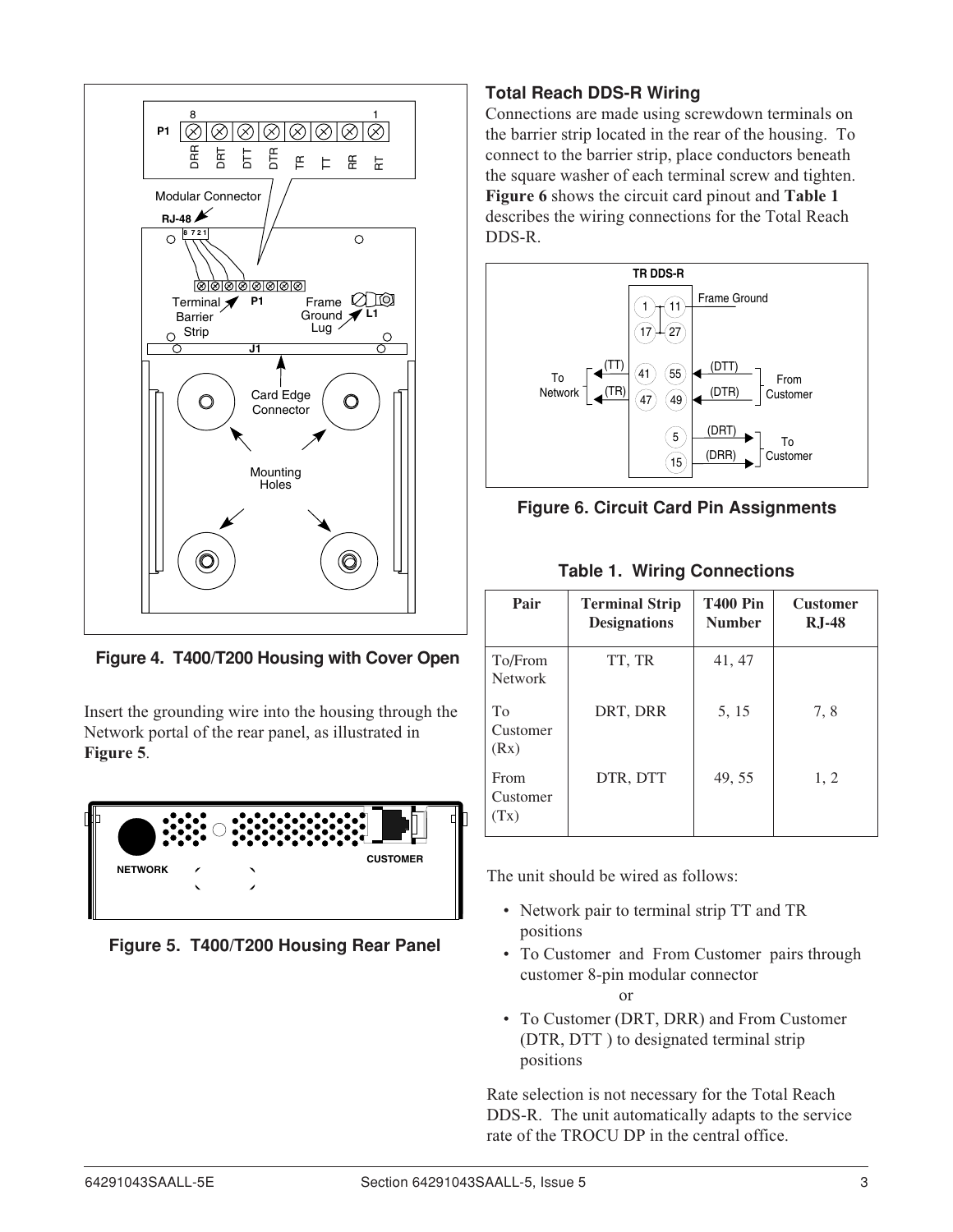### **Compliance Codes**

**Table 2** shows the Compliance Codes for the Total Reach DDS-R and the T400/T200 housing when installed together. The Total Reach DDS-R Standalone unit complies with the requirements covered under UL 1459 third edition. The Total Reach DDS-R Standalone unit is intended for installation in restricted access locations only.

#### **Table 2. Compliance Codes**

| Code                        |               | Input Output |
|-----------------------------|---------------|--------------|
| Installation Code (IC)      | E             |              |
| Telecommunication Code (TC) | X             |              |
| Power Code (PC)             | $\mathcal{L}$ |              |

#### **NOTE**

The DDS customer port is classified as suitable for connection to intra-building or non-exposed wiring only.

#### **LED Indication**

The Total Reach DDS-R front panel LEDs display the operating status and service rate. The LEDs are described in **Table 3**.

#### **Signal Meter**

The Total Reach DDS-R front panel signal meter approximates the amount of dB loss on the Total Reach DDS loop at 13.3 kHz (135  $\Omega$  termination), the Nyquist frequency of Total Reach DDS. The signal meter on the Total Reach DDS-R can be used to verify that the loop loss is within Total Reach DDS deployment guidelines without the requirement of peripheral test equipment. The signal meter is activated automatically upon power-up during the Total Reach DDS training sequence and remains activated until synchronization occurs (usually 30-90 seconds after power-up). If the signal meter only illuminates the 2.4 LED, then the loop loss is too great for Total Reach DDS deployment. If the signal meter illuminates 2.4 and 4.8 (two LEDs), then the Total Reach DDS loop loss is between 50 and 56 dB and the loop is considered marginal for Total Reach DDS deployment.

#### **Table 3. Front Panel Indication**

| LED                       | <b>Status</b>                                                                                                                         | <b>Explanation</b>                                                                                                                                                 |  |
|---------------------------|---------------------------------------------------------------------------------------------------------------------------------------|--------------------------------------------------------------------------------------------------------------------------------------------------------------------|--|
| <b>SYNC</b>               | <b>ON</b><br>Green<br>Red                                                                                                             | Unit is powered up<br>Synchronized with TROCU DP<br>Not synchronized with TROCU<br>DP; check for continuity, load<br>coils, and other abnormal line<br>conditions. |  |
| <b>NEAR</b><br><b>CRC</b> | ON                                                                                                                                    | Errors occured on the incoming<br>data stream during the previous<br>second; check for abnormal<br>line conditions closer to the<br>$DDS-R$ .                      |  |
| <b>FAR</b><br><b>CRC</b>  | Errors occured toward the<br>TROCU DP during the<br>ON<br>previous second; check for<br>abnormal line conditions closer<br>to the CO. |                                                                                                                                                                    |  |
| <b>LBK</b>                | ON<br>Flashing                                                                                                                        | Loopback is activated towards<br>network or remote control link<br>active<br>Bidirectional loopback at<br><b>TROCU DP</b>                                          |  |
| <b>SC</b>                 | ON                                                                                                                                    | Secondary Channel enabled                                                                                                                                          |  |
| 64                        | ON                                                                                                                                    | 64 kbps data rate enabled                                                                                                                                          |  |
| 56                        | ON                                                                                                                                    | 56 kbps data rate enabled                                                                                                                                          |  |
| 19.2                      | ON                                                                                                                                    | 19.2 kbps data rate enabled                                                                                                                                        |  |
| 9.6                       | ON                                                                                                                                    | 9.6 kbps data rate enabled                                                                                                                                         |  |
| 4.8                       | 0N                                                                                                                                    | 4.8 kbps data rate enabled                                                                                                                                         |  |
| 2.4                       | ON                                                                                                                                    | 2.4 kbps data rate enabled                                                                                                                                         |  |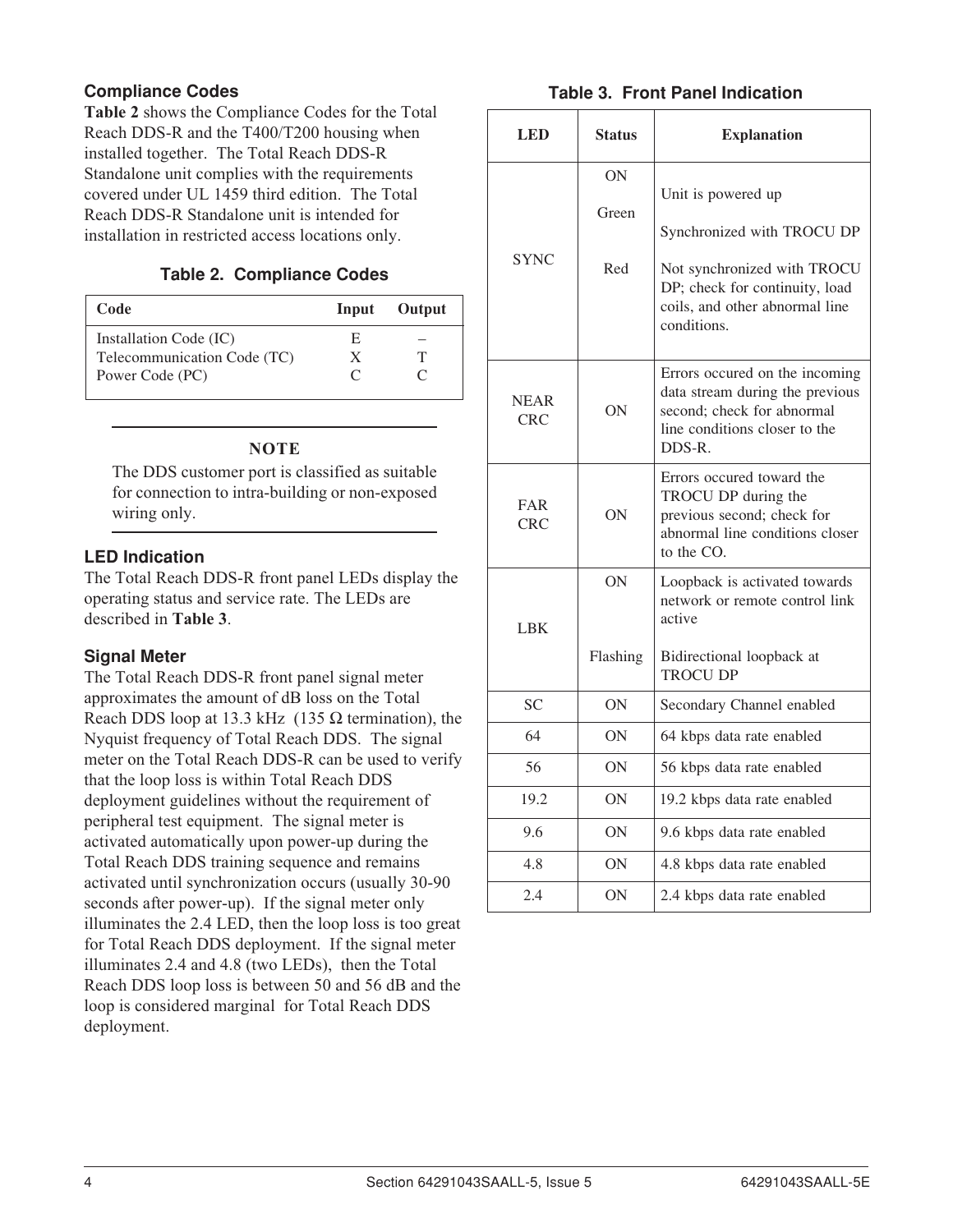If three or more rate LEDs are illuminated during Total Reach DDS train-up, then the circuit is considered to be within Total Reach DDS deployment guidelines. See **Figure 7** for a translation of the signal meter loss ranges in dB. If the loop loss indicates a marginal loop for Total Reach DDS deployment, then a more precise loop loss measurement can be made with the appropriate test equipment.

| LED                                                               | SIGNAL LOSS<br>(dB) |             |  |
|-------------------------------------------------------------------|---------------------|-------------|--|
| SC O                                                              | $0 - 10$            |             |  |
| 64<br>$\left(\begin{smallmatrix} 1 \\ 1 \end{smallmatrix}\right)$ | $10 - 20$           |             |  |
| 56<br>( )                                                         | $20 - 30$           |             |  |
| 19.2 O                                                            | $30 - 40$           | Signal leve |  |
| 9.6<br>$\bigcirc$                                                 | 40-50               |             |  |
| 4.8<br>$\left( \right)$                                           | 50-56               |             |  |
| 2.4<br>$\left( \right)$                                           | >56                 |             |  |
| Signal level indicated during synchronization                     |                     |             |  |

#### **Figure 7. Signal Loss Indication**

# **4. TESTING**

#### **Loopback Testing**

Loopback tests can be performed from the Central Office (CO) to verify proper loop and Total Reach DDS-R operation. The Total Reach DDS-R provides a network loopback in response to a CSU latching or non-latching loopback command. The Total Reach DDS-R also provides an NIE latching loopback at all rates. Repeater loopback operation functions in accordance with TR-TSY-000476. See **Table 4** for latching loopback sequence. The Total Reach DDS-R supports testing of the 2-wire loop from the remote end when the TROCU DP is performing a bidirectional OCU loopback.

#### **Table 4. Latching Loopback Sequences**

| <b>Function</b>                                                                                       | <b>Byte Code</b>                                                                    | Number of<br><b>Received</b><br><b>Bytes</b> |  |
|-------------------------------------------------------------------------------------------------------|-------------------------------------------------------------------------------------|----------------------------------------------|--|
| Clear existing<br>loopbacks                                                                           | Transistion in<br>progress (TIP)<br>X0111010                                        | Minimum of<br>35 TIP bytes                   |  |
| Identifiy device<br>to be looped                                                                      | Loopback select<br>code (LSC)<br>X1010101 - OCU<br>X0110001 - CSU<br>X1000001 - NIE | Minimum of<br>35 LSC bytes                   |  |
| Prepare to loop;<br>send MAP code<br>after 30 bytes                                                   | Loopback enabled<br>(LBE)<br>X1010110                                               | Minimum of<br>100 LBE bytes                  |  |
| Activate<br>loopback                                                                                  | Far-End voice<br>(FEV)<br>X1011010                                                  | Minimum of<br>32 FEV bytes                   |  |
| Minimum of 35 TIP bytes required to disable established<br>latching loopback.<br>$X = Don't Care bit$ |                                                                                     |                                              |  |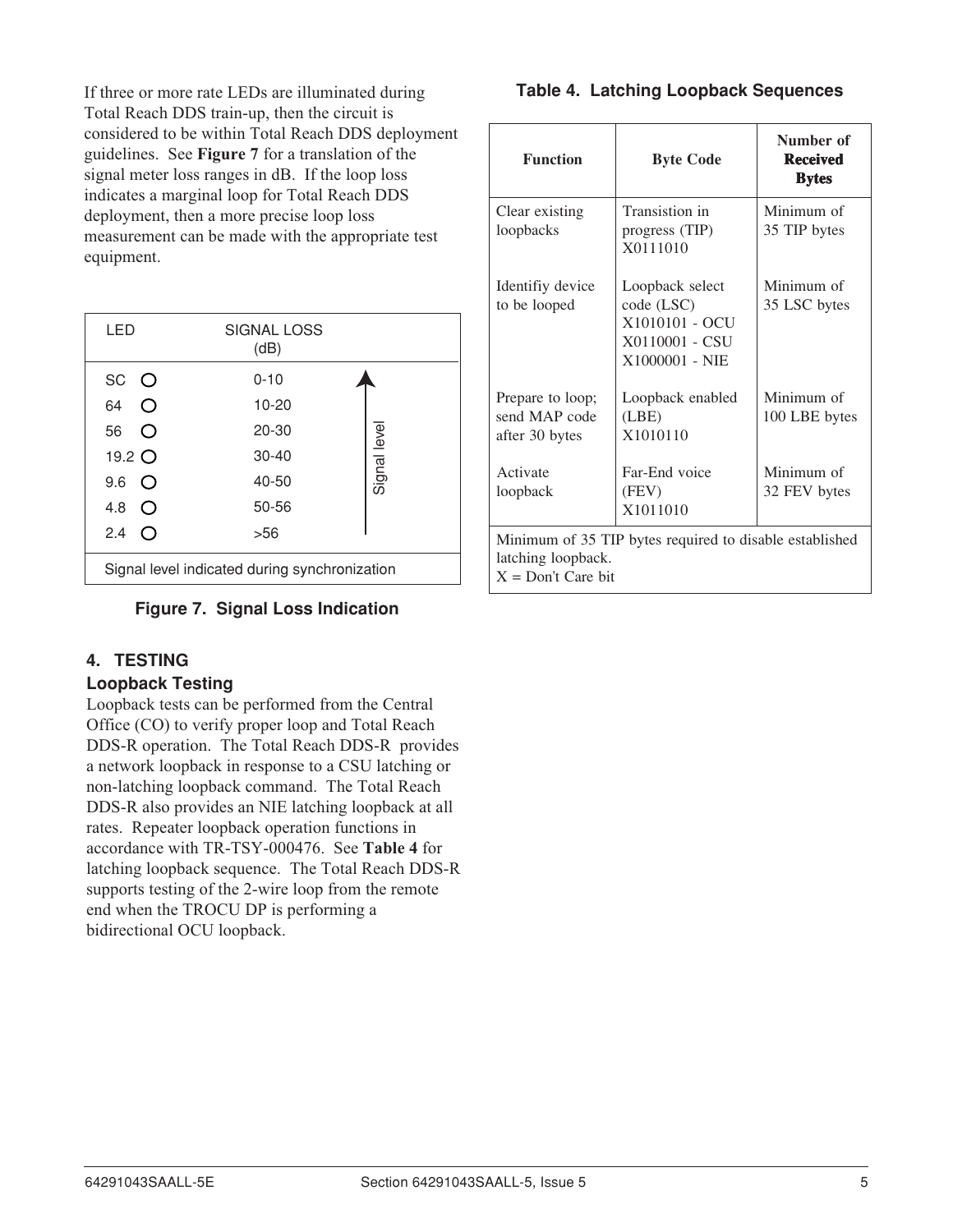# **TROCU DP Bidirectional Loopback Support**

The TROCU DP will execute a bidirectional loopback when performing an OCU loopback at the TROCU DP. If the Total Reach DDS-R detects a bidirectional loopback during power-up synchronization, the Total Reach DDS-R allows data to pass on the 4-wire interface by entering into the pass-thru mode (**Figure 8**). This allows a standard portable DDS test set, connected to the 4-wire customer interface of the Total Reach DDS-R, to verify the integrity of the 2-wire loop by transmitting a test pattern and examining the returning data for synchronization and errors. The Total Reach DDS-R LBK indicator always flashes during a TROCU DP bidirectional loopback.

If the TROCU DP bidirectional loopback is invoked after the Total Reach DDS-R achieves synchronization, the Total Reach DDS-R will not pass or receive data from the CPE or DDS test set. This is consistent with current DDS testing methods and is referred to as the TROCU DP bidirectional loopback normal mode (**Figure 9**). For testing purposes, the installer may choose to initiate the Total Reach DDS-R to pass-thru mode. Once the bidirectional loopback is executed in normal mode, unseat and reseat the Total Reach DDS-R and allow the unit to train-up. Once trained, the Total Reach DDS-R will revert to pass-thru mode for further testing.



#### **Figure 8. TROCU DP Bidirectional Loopback Pass-Thru Mode**



#### **Figure 9. TROCU DP Bidirectional Loopback Normal Mode**

### **Repeater Loopback (56 kbps)**

A repeater loopback code transmitted from a remote or local test system causes the TROCU DP to notify the Total Reach DDS-R of a CSU loopback request. Upon detection of a CSU loopback request, the Total Reach DDS-R causes a loopback toward the network by connecting the customer-side transmit and receive together. Circuit integrity can then be verified by transmitting bit error rate (BER) data from the test system and examining the returning data for synchronization and errors.

While in loopback, the Total Reach DDS-R can detect the All-1s Repeater Release Code sequence, and upon recognition of this sequence, drops its loopback and reverses sealing current to the DSU/CSU. The All-1s Repeater Release Code sequence is the non-latching CSU loopback code alternating with an All-1s data pattern for approximately 2 seconds. See **Table 5** for alternating loopback sequences.

Some test systems and test sets support both a CSU (channel loopback) and a 56 kbps repeater loopback. If repeater loopback is available, it will only loop the Total Reach DDS-R. When CSU or channel loopback is selected, some test systems automatically send the All-1s Repeater Release Code to release loopbacks from any regenerating devices on the loop, including the Total Reach DDS-R. If the test system or test set does not support a 56 kbps repeater loopback, a CSU or channel loopback should be selected and the All-1s Repeater Release Code injected for approximately 2 seconds to release a Total Reach DDS-R loopback prior to looping the DSU/CSU.

#### **Table 5. Alternating Loopback Sequences**

| <b>Function</b>                              | <b>Received Bytes</b>                                                                                      |
|----------------------------------------------|------------------------------------------------------------------------------------------------------------|
| Active loopback                              | Four consecutive bytes of<br>specified loopback code<br>X0101010 - OCU<br>X0101000 - CSU<br>X0101100 - DSU |
| Maintain loopback and<br>test for bit errors | Data byte alternating with<br>loopback code<br>example:<br>XDDDDDD1/X0101010                               |
| Clear loopback                               | Four consecutive data bytes<br>without a specified<br>loopback code                                        |
| $X = Don't care bit$                         |                                                                                                            |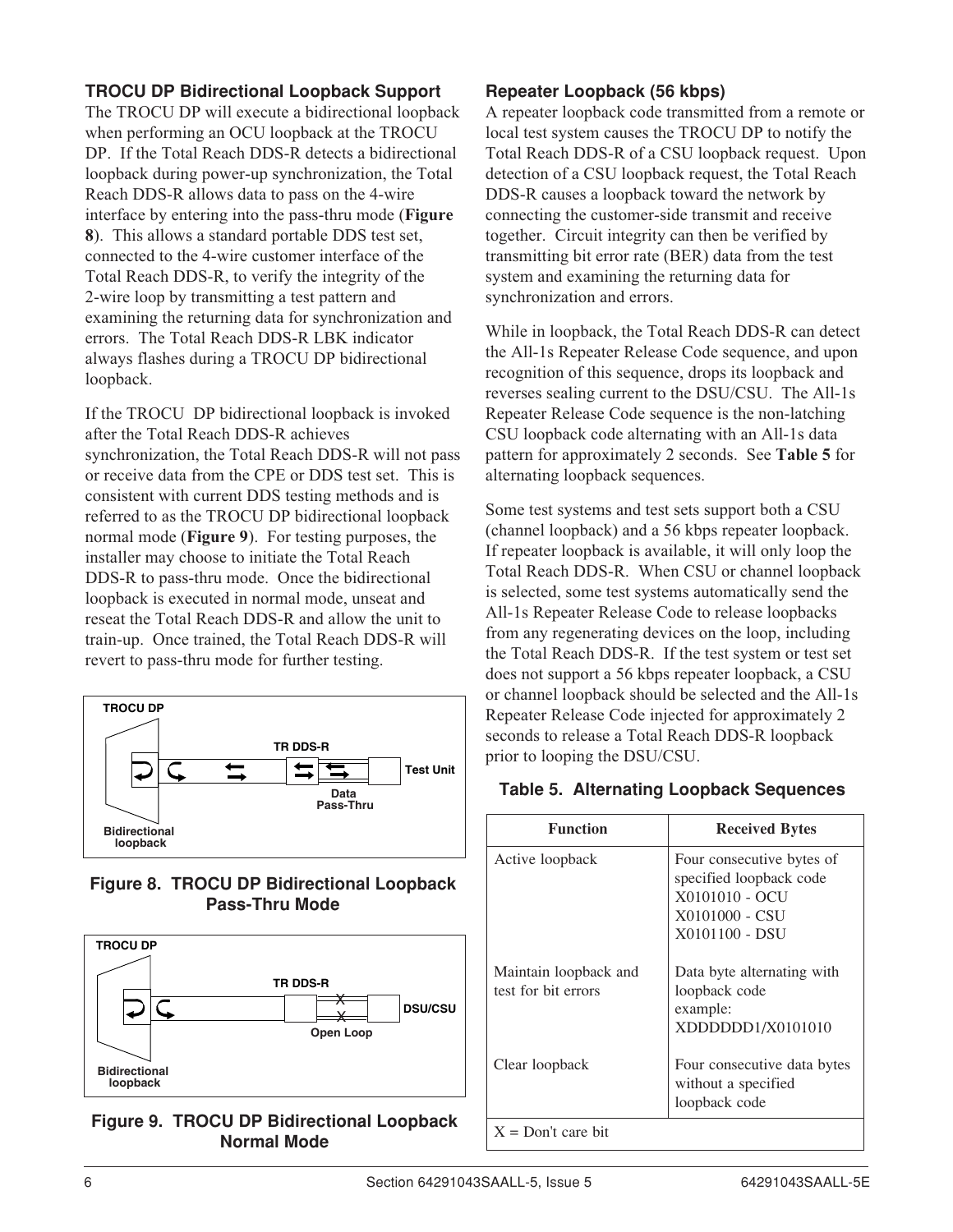# **CSU Latching Loopback**

Some test systems embed All-1s Repeater Release Codes within the CSU Latching Loopback command to bypass loop repeaters and directly access the DSU/ CSU. If a latching loopback at the Total Reach DDS-R is desired, see subsection *Network Interface Equipment Latching Loopback* on this page*.* See Table 4 for latching loopback sequences.

For test systems or test sets that do not support automatic release of CSU latching loopback from the repeaters or network interface devices, use the following procedures.

#### **Initiating CSU Latching Loopback to Loop DDS-R (SW1-1 LBK enabled)**

- **•** From a test system or set, send a CSU latching loopback sequence. This instructs the TROCU DP to notify the Total Reach DDS-R of a CSU loopback request.
- **•** Send a selected test pattern and test for error-free operation.
- **•** Upon completion of this test, advance to subsection *Terminating CSU Latching Loopback to Total Reach DDS-R or DSU/CSU* for latching loopback termination.

#### **Initiating CSU Latching Loopback to Loop a DSU/CSU (SW1-1 LBK enabled)**

- **•** From a test system or set, send a CSU latching loopback sequence. This instructs the TROCU DP to notify the Total Reach DDS-R of a CSU loopback request.
- **•** To release the Total Reach DDS-R from latching loopback and reverse sealing current to the DSU/ CSU, send the non-latching CSU loopback code alternating with an All-1s data pattern for approximately 2 seconds. The DSU/CSU should loop when reversed sealing current is detected.
- **•** Send a selected test pattern and test for error-free operation.
- **•** Upon completion of this test, advance to subsection *Terminating CSU Latching Loopback to Total Reach DDS-R or DSU/CSU* for latching loopback termination.

#### **Terminating CSU Latching Loopback to Total Reach DDS-R or DSU/CSU**

• From a test system or set, send a CSU Latching Loopback Disable command (35 TIP bytes).

# **Network Interface Equipment Latching Loopback**

The NIE latching loopback method can be used to loop the Total Reach DDS-R at all rates. This loopback test may require programming of the loopback select code or the complete sequence into the test system.

# **5. DEPLOYMENT GUIDELINES**

The TROCU DP and Total Reach DDS-R use technology intended to eliminate the need for repeaters and concerns over impairments caused by typical noise and bridged tap. Listed below are the loop design guidelines for Total Reach DDS (see **Table 6** and **Table 7** for more information):

- All loops must be nonloaded.
- Actual Measured Loss (AML) should not exceed 50 dB at 13.3 kHz (135  $\Omega$  termination), the Nyquist frequency of Total Reach DDS.

#### **NOTE**

The 50 dB AML limit includes 6 dB of signal margin to account for potential near-end cross talk (NEXT) from other digital services that may be provisioned in the same binder group.

- Loop length should not exceed 50 kft.
- Bridged tap length should not exceed 12 kft.
- Background noise level should not exceed 34 dBrn.
- Impulse noise level should not exceed  $-40$  dBm,  $(+50$  dBm).

#### **NOTE**

Measure noise with 50 kbit weighting characteristic approximating a filter with a passband of 40 Hz to 30 kHz. Background noise level or impulse noise level is referenced from 56/64 kbps data rate in TR62310.

# **6. MAINTENANCE**

The Total Reach DDS-R Standalone does not require routine maintenance for normal operation.